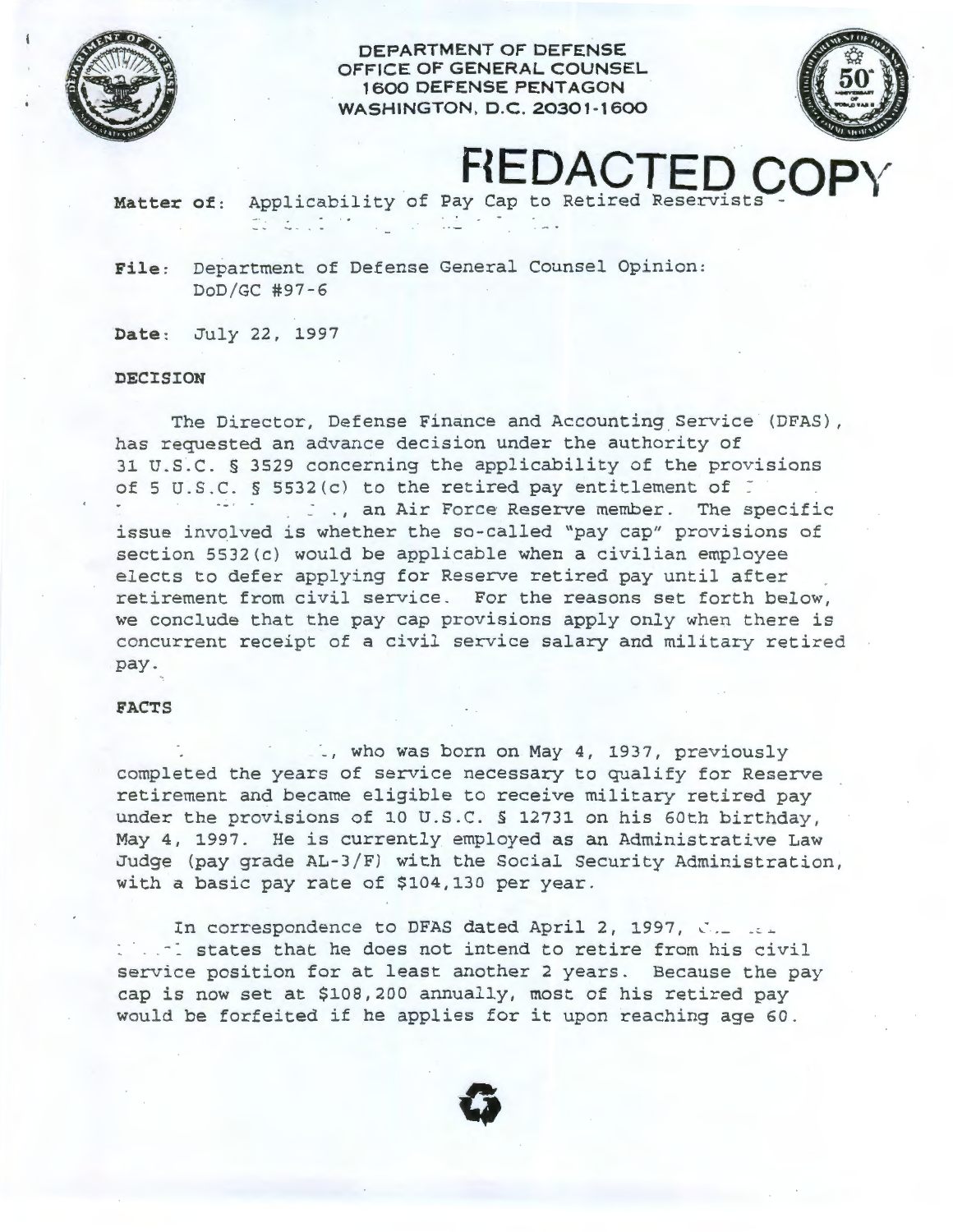Therefore,  $\therefore$  states that he is deferring the filing of his application for retired pay until he receives a decision as to whether the pay cap. offset would still be required if he waits until after his civil service retirement to apply for the military retired pay.

#### **LAW**

 $\mathbf{r}$ 

The pay cap provisions of 5 U.S.C. § 5532(c), which were enacted by the Civil Service Reform Act of 1978, Public Law No. 95-454, limit the total amount of combined military retired pay and civilian salary that an individual can concurrently receive. Specifically, section 5532(c) (1) provides that:

If any member or former member of a uniformed service is receiving retired or retainer pay and is employed in a position the annual rate of basic pay for which, when combined with the member's annual rate of retired or retainer pay . . ., exceeds the rate of basic pay then currently paid for level V of the Executive Schedule, such member's retired or retainer pay shall be reduced by an amount computed under paragraph (2) of this subsection.

The requirements governing entitlement to Reserve retired pay, which are set forth in 10 U.S.C. § 12731, generally provide that, upon application, a member is entitled to retired pay if the individual is at least 60 years of age, has performed at least 20 years of qualifying service, the last 8 of which are in certain specified categories, and is not entitled to military retired pay under any other provision of law. The Comptroller General has held that when a member is otherwise fully qualified to receive Reserve retired pay but does not file an application for such pay until some time after reaching age 60, the member's retired pay is retroactively payable from the time the member .reached age 60 (subject to the 6-year statute of limitations in 31 U.S.C. § 3702(b)), unless the member specifies a later date for the pay to begin. ( $\text{See } 53$  Comp. Gen. 921 (1974); 48 Comp. Gen. 652 (1969); 37 Comp. Gen. 653 (1958) .)

## **ANALYSIS**

It appears clear from the provisions set forth above that if<br>Colonel **and a**boulies for his Reserve retired pay upon reaching **Colonel applies for his Reserve retired pay upon reaching** 

2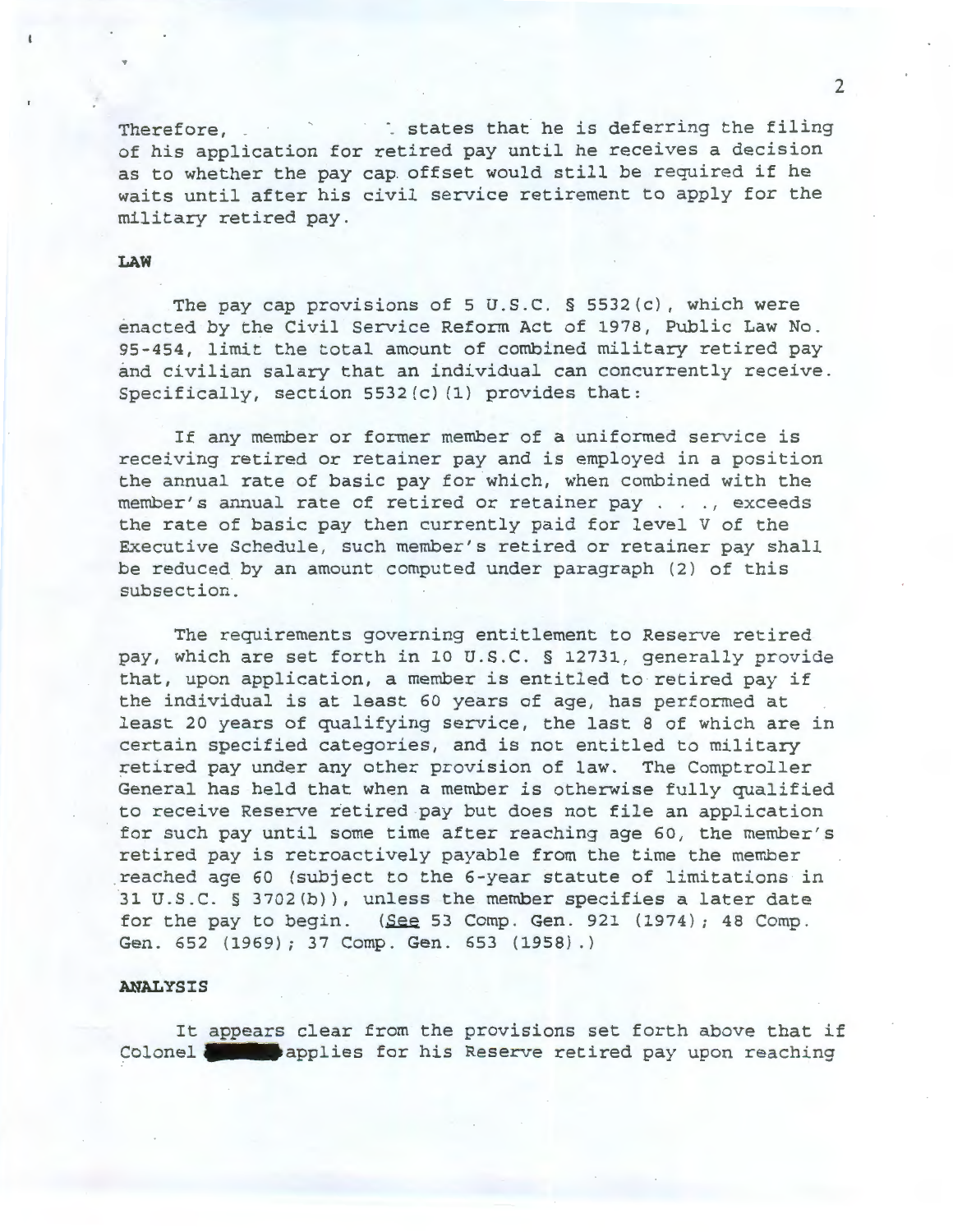age 60 and continues to be employed in his civil service position, his retired pay will be subject to a significant offset because of the pay cap provisions. In his correspondence, the member expresses the view that the pay cap provisions should not be interpreted as being applicable in a situation where the member applies for or begins receiving military retired pay after retirement from civil service.

 $\cdot$  i

..

As is noted by in the is his correspondence, the language of section  $5532(c)$  (1) states that the pay cap is applicable when a member "is receiving" retired pay and "is employed" in a civil service position. Although not necessarily definitive, the statutory language does appear to contemplate the concurrent receipt of military retired pay and civil service salary. Similarly, the implementing DoD regulations follow the statutory language and require reduction of retired pay if the total of the two payments exceeds the rate "currently" paid for Level V. (See DoD 7000.14-R, Vol. 7B, para. 20119.)

We were not able to locate any legislative history further illuminating the congressional intent in enacting the pay cap statute. We note, however, that when Congress has intended to prohibit the dual receipt of entitlements covering the same period of time, it has more clearly done so. For example, the statute governing receipt of Department of Veterans Affairs compensation makes it clear that such compensation may be paid to a retired member only if the member waives receipt of the same amount of military retired pay, and that payment of both entitlements for the same period is not allowed, even if one of the entitlements should be awarded or paid retroactively. (See 38 U.S.C. § 5305; DoD 7000.14-R, Vol. 7B, paras. 30111-30114.)

Consequently, even though there may not be an apparent reason why application of the pay cap provisions should vary depending on whether the member receives retired pay concurrently with the civil service salary or retroactively at a later date, we conclude that the plain language of section 5532(c) directs a reduction of a member's retired pay only when the member is receiving concurrent payments of a civil service salary. Therefore, in the event that ' is in the south apply for his Reserve retired pay until such time as he is no longer

3